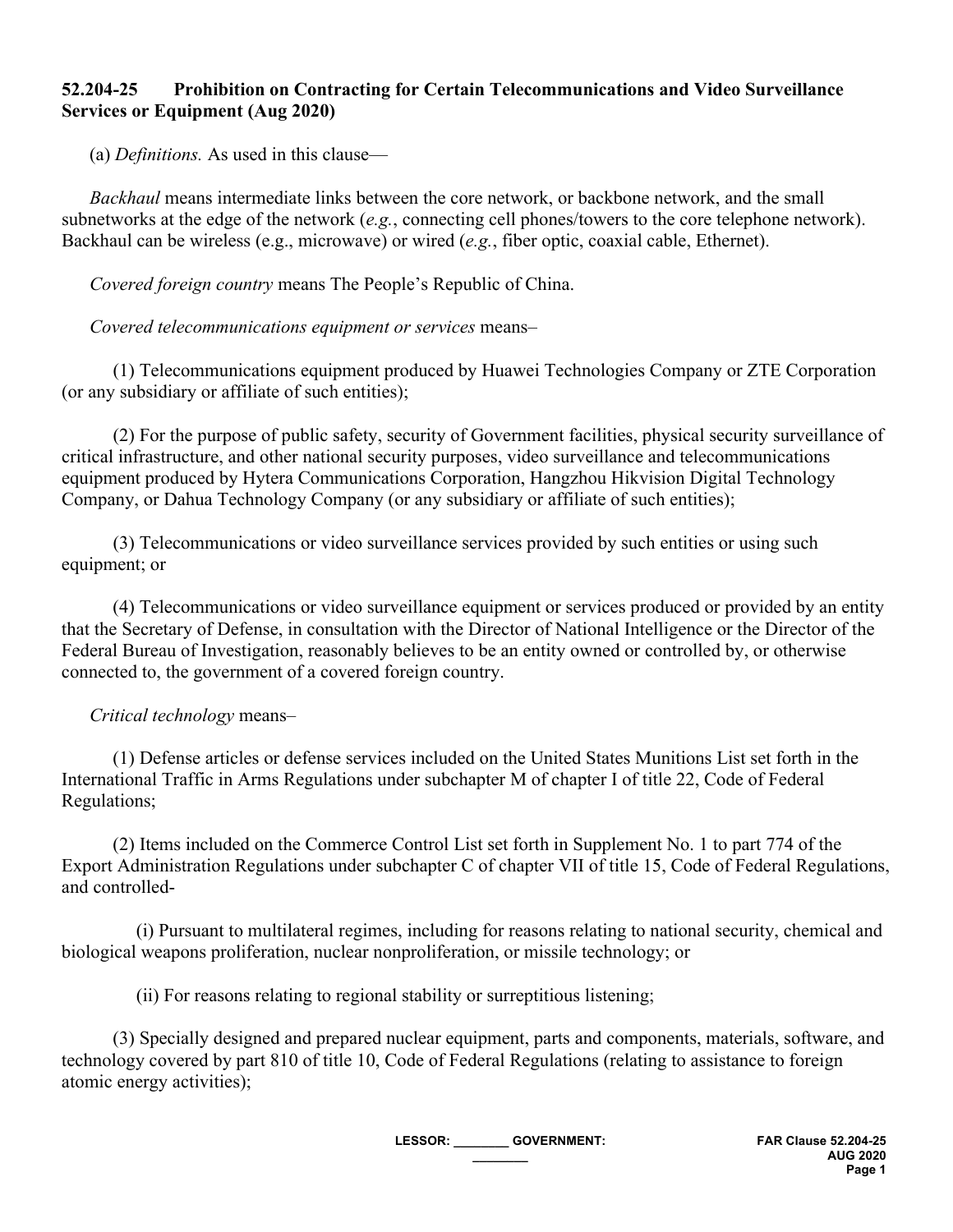(4) Nuclear facilities, equipment, and material covered by part 110 of title 10, Code of Federal Regulations (relating to export and import of nuclear equipment and material);

 (5) Select agents and toxins covered by part 331 of title 7, Code of Federal Regulations, part 121 of title 9 of such Code, or part 73 of title 42 of such Code; or

 (6) Emerging and foundational technologies controlled pursuant to section 1758 of the Export Control Reform Act of 2018 (50 U.S.C. 4817).

 *Interconnection arrangements* means arrangements governing the physical connection of two or more networks to allow the use of another's network to hand off traffic where it is ultimately delivered (*e.g.*, connection of a customer of telephone provider A to a customer of telephone company B) or sharing data and other information resources.

 *Reasonable inquiry* means an inquiry designed to uncover any information in the entity's possession about the identity of the producer or provider of covered telecommunications equipment or services used by the entity that excludes the need to include an internal or third-party audit.

 *Roaming* means cellular communications services (*e.g.*, voice, video, data) received from a visited network when unable to connect to the facilities of the home network either because signal coverage is too weak or because traffic is too high.

 *Substantial or essential component* means any component necessary for the proper function or performance of a piece of equipment, system, or service.

## (b) *Prohibition*.

(1) Section 889(a)(1)(A) of the John S. McCain National Defense Authorization Act for Fiscal Year 2019 (Pub. L. 115-232) prohibits the head of an executive agency on or after August 13, 2019, from procuring or obtaining, or extending or renewing a contract to procure or obtain, any equipment, system, or service that uses covered telecommunications equipment or services as a substantial or essential component of any system, or as critical technology as part of any system. The Contractor is prohibited from providing to the Government any equipment, system, or service that uses covered telecommunications equipment or services as a substantial or essential component of any system, or as critical technology as part of any system, unless an exception at paragraph (c) of this clause applies or the covered telecommunication equipment or services are covered by a waiver described in FAR [4.2104.](https://www.acquisition.gov/content/part-4-administrative-and-information-matters#id1989GI040ZO)

 (2) Section 889(a)(1)(B) of the John S. McCain National Defense Authorization Act for Fiscal Year 2019 (Pub. L. 115-232) prohibits the head of an executive agency on or after August 13, 2020, from entering into a contract, or extending or renewing a contract, with an entity that uses any equipment, system, or service that uses covered telecommunications equipment or services as a substantial or essential component of any system, or as critical technology as part of any system, unless an exception at paragraph (c) of this clause applies or the covered telecommunication equipment or services are covered by a waiver described in FAR 4.2104. This prohibition applies to the use of covered telecommunications equipment or services, regardless of whether that use is in performance of work under a Federal contract.

(c) *Exceptions.* This clause does not prohibit contractors from providing—

**LESSOR: \_\_\_\_\_\_\_\_ GOVERNMENT: \_\_\_\_\_\_\_\_**